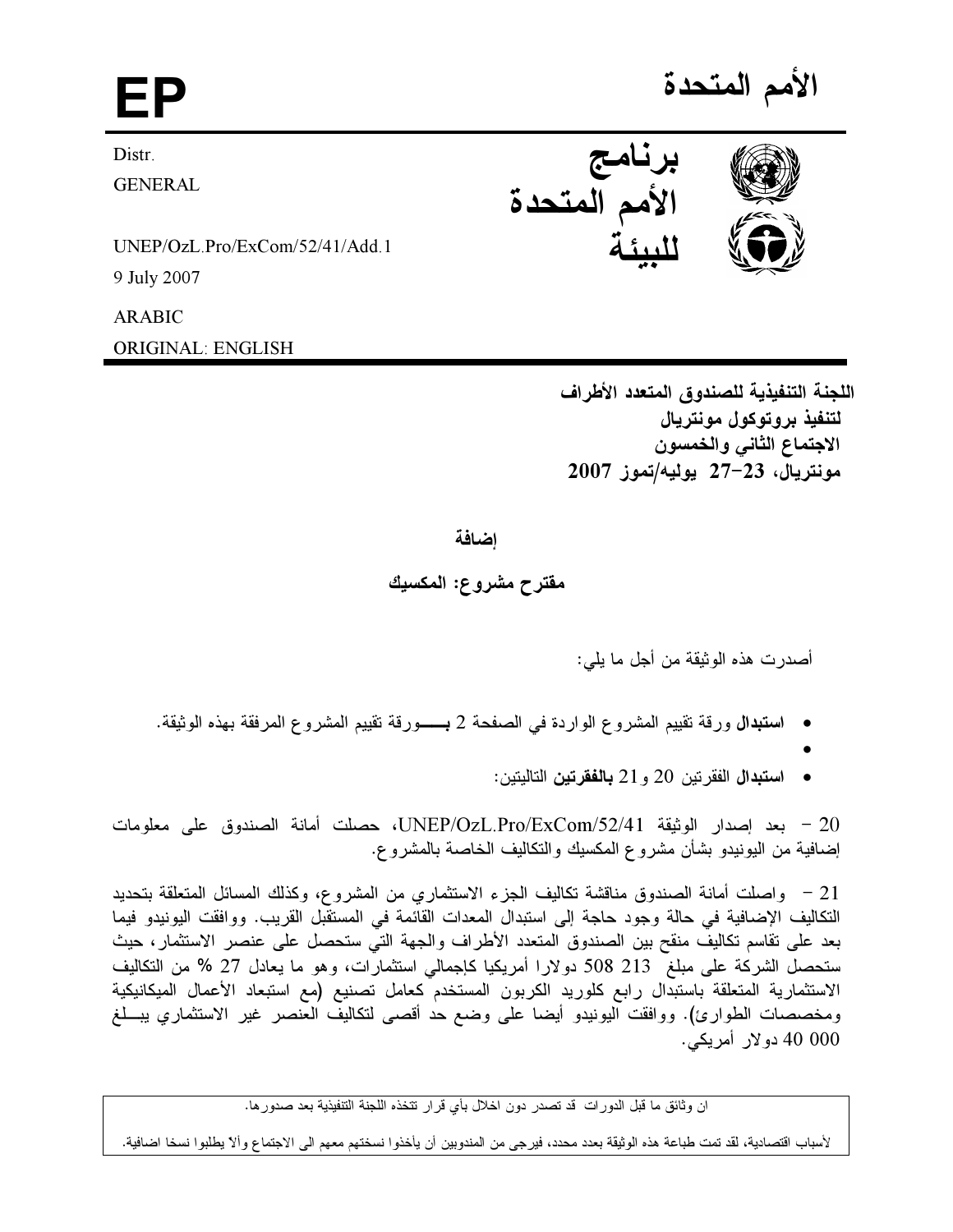التوصيات

22 – توصـي أمانـة الصندوق بموافقة شمولية علـى المشروع وتكاليف الدعم المرتبطـة بـه علـى أساس مستويات<br>التمويل المحددة فـي الـجدول الوارد أدنـاه:

| الوكالة المنفذة | امریکی) | ا تمويل المشروع (دولار   تكاليف الدعم (دولار <sub>ا</sub><br>ا <b>مریکی</b> ، | عنوان المشروع                                         |     |
|-----------------|---------|-------------------------------------------------------------------------------|-------------------------------------------------------|-----|
| اليونيدو        | 113 857 | 518 094                                                                       | المشروع الجامع للإز الة النهائية لرابع كلوريد الكربون | (1) |